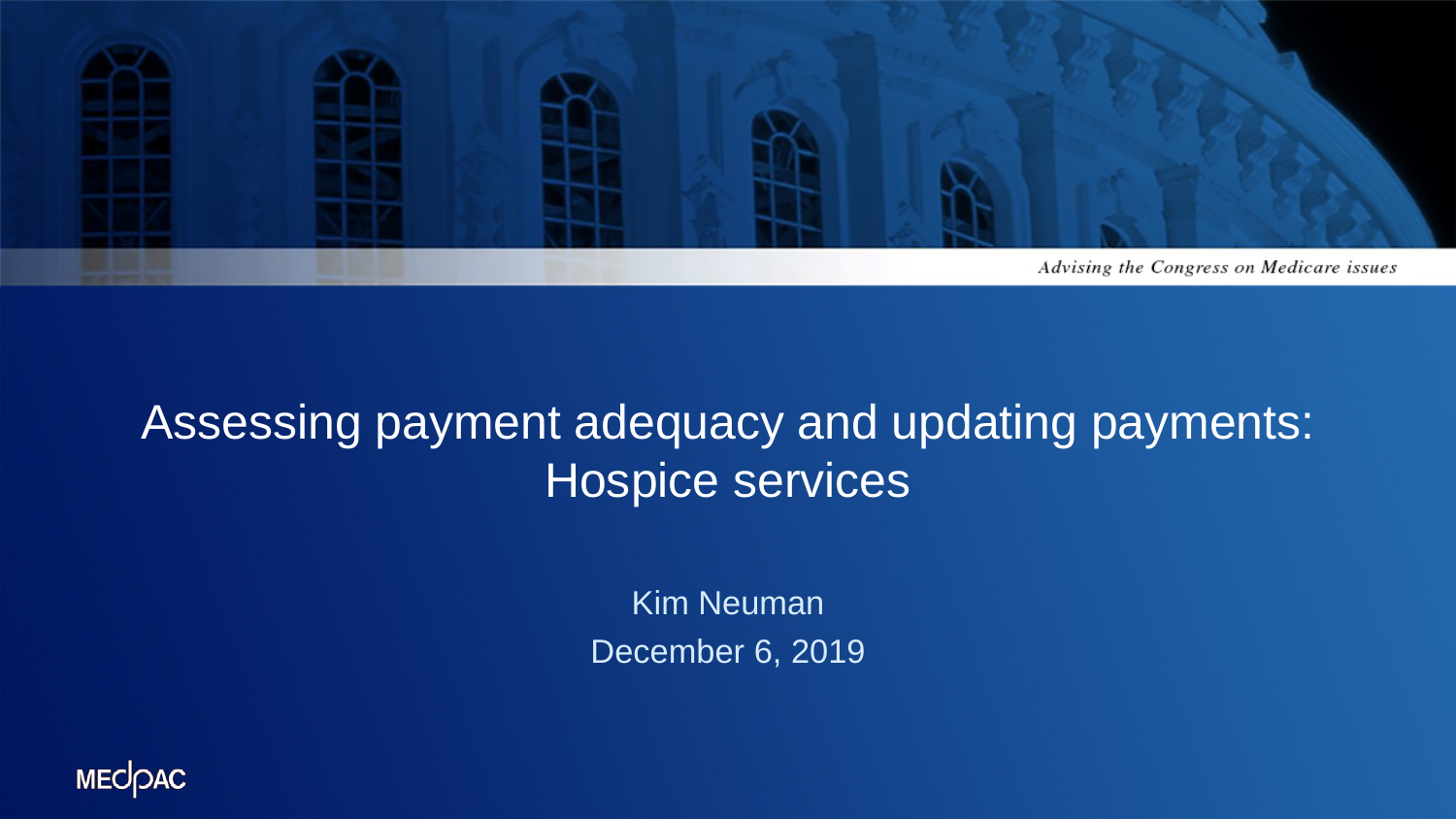## Background: Medicare hospice benefit

- Palliative and supportive services for beneficiaries with terminal illnesses who choose to enroll
- **Eligibility criteria:** 
	- Life expectancy of 6 months or less if disease runs its normal course
	- Physician(s) must certify prognosis at outset of each hospice benefit period. Two 90-day periods, then unlimited number of 60-day periods
	- **Beneficiary must agree to forgo conventional care for the terminal** condition and related conditions

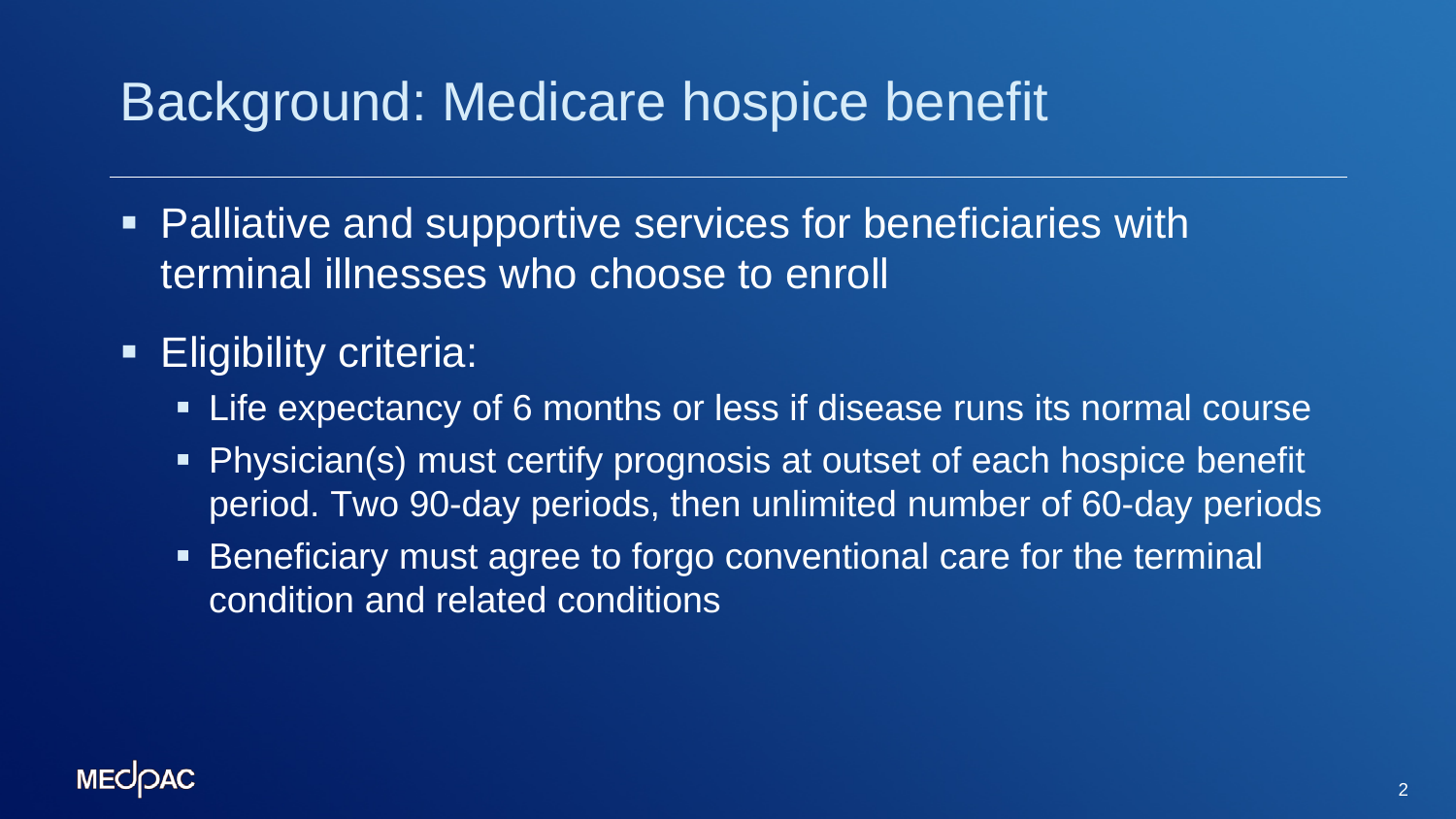## Background: Hospice payment system

- **Nedicare pays a per diem rate for hospice**
- **Payments are wage adjusted**
- Aggregate cap on total payments to a provider
- 4 levels of care:

**MECOAC** 

- Routine home care (RHC) (98% of days) and 3 other higher intensity levels of care
- CMS payment changes
	- 2016: Modified RHC rates (higher for days 1-60, lower for days 61+, additional payments for certain visits in the last 7 days of life)
	- **2020:** Rebasing to substantially increase payment rates for other 3 levels of care and slightly decrease RHC rates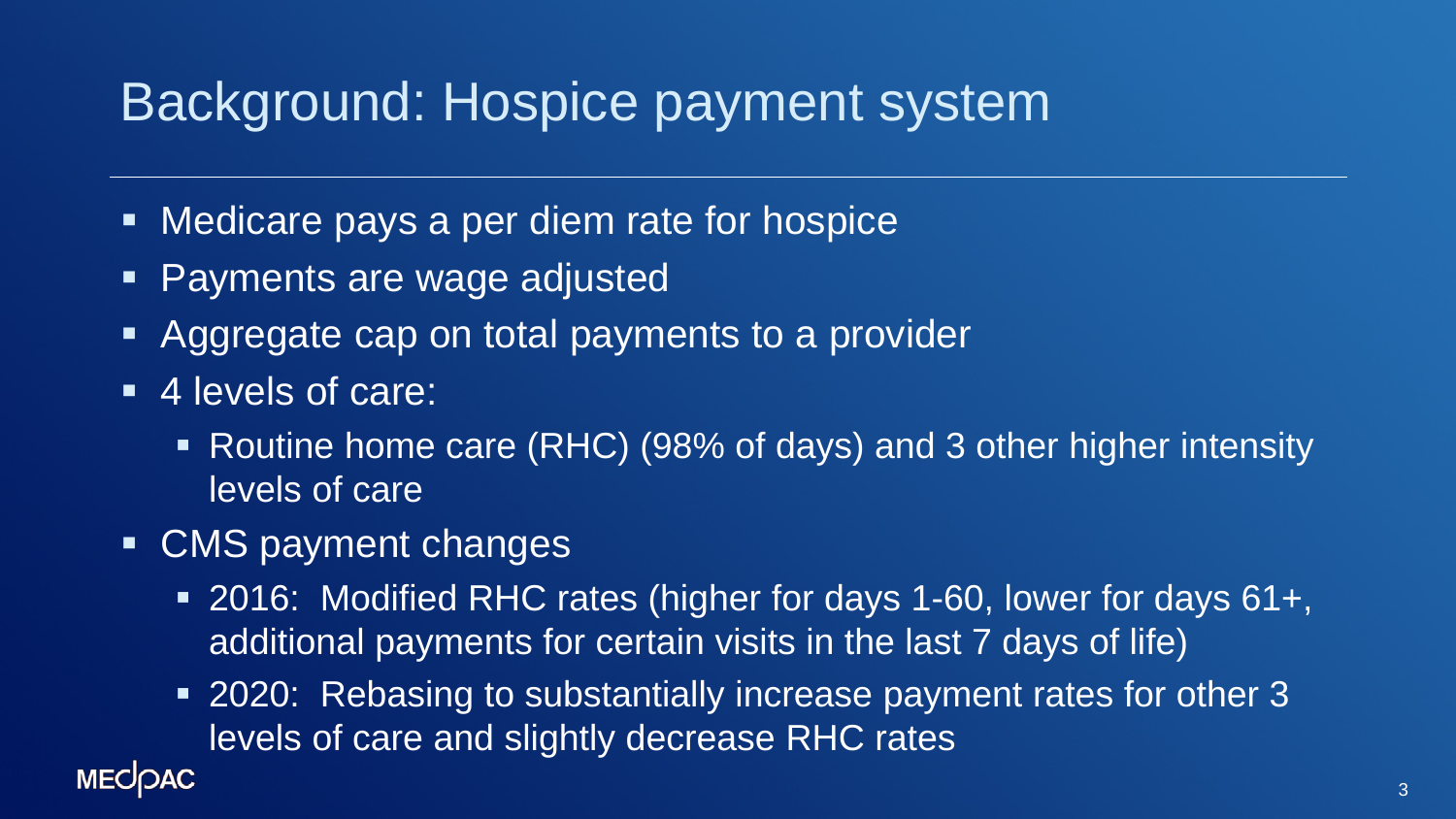## Overview of Medicare hospice, 2018

- **Hospice use:** 
	- Over 1.5 million beneficiaries
	- Over 50% of decedents
- **Providers: Over 4,600**
- Medicare payments: \$19.2 billion to hospice providers

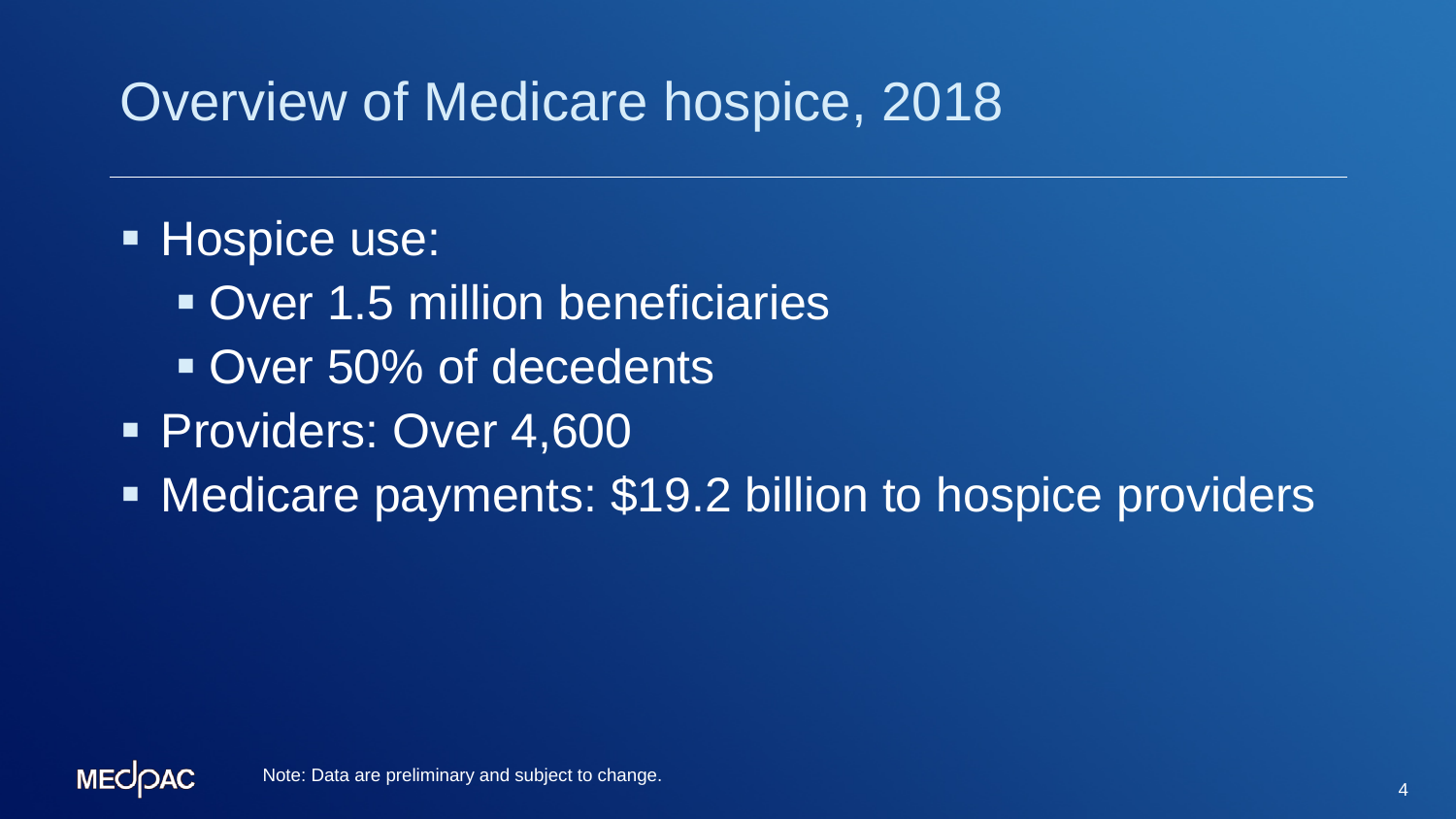## Hospice payment adequacy framework

| Beneficiaries'<br>access to care                                                                                                         | <b>Quality of</b><br>care                                                                                                     | Hospices'<br>access to capital                                                                                 | <b>Medicare payments</b><br>and hospices' costs                                                                                                  |
|------------------------------------------------------------------------------------------------------------------------------------------|-------------------------------------------------------------------------------------------------------------------------------|----------------------------------------------------------------------------------------------------------------|--------------------------------------------------------------------------------------------------------------------------------------------------|
| Supply of<br>$\bullet$<br>providers<br>Use rates,<br>$\bullet$<br>length of stay,<br>patient days<br><b>Marginal profit</b><br>$\bullet$ | Admission<br>$\bullet$<br>process<br>measures<br>Visits at end<br>$\bullet$<br>of life<br><b>CAHPS</b><br>$\bullet$<br>survey | <b>Provider entry</b><br>$\bullet$<br><b>Financial reports</b><br>$\bullet$<br>and mergers and<br>acquisitions | <b>Payments and costs</b><br><b>Overall Medicare</b><br>$\bullet$ .<br>margins in 2017<br><b>Projected overall</b><br>Medicare margin in<br>2020 |
|                                                                                                                                          |                                                                                                                               |                                                                                                                |                                                                                                                                                  |

#### Update recommendation for hospice payment rates

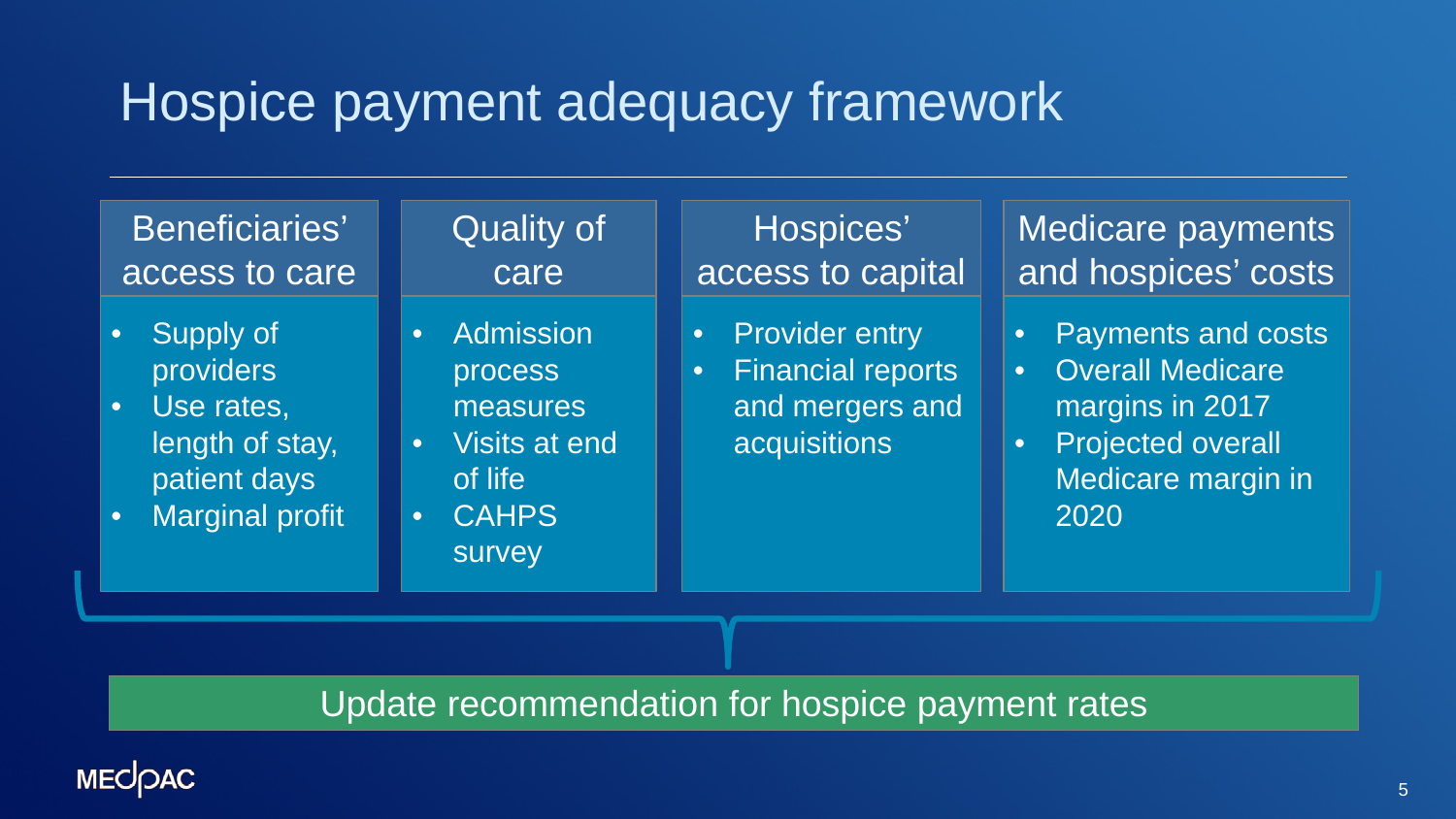## Supply of hospices has increased, driven by growth of for-profit hospices





Note: Data preliminary and subject to change. Source: MedPAC analysis of Medicare hospice claims data, Provider of Service file, and Medicare cost reports from CMS.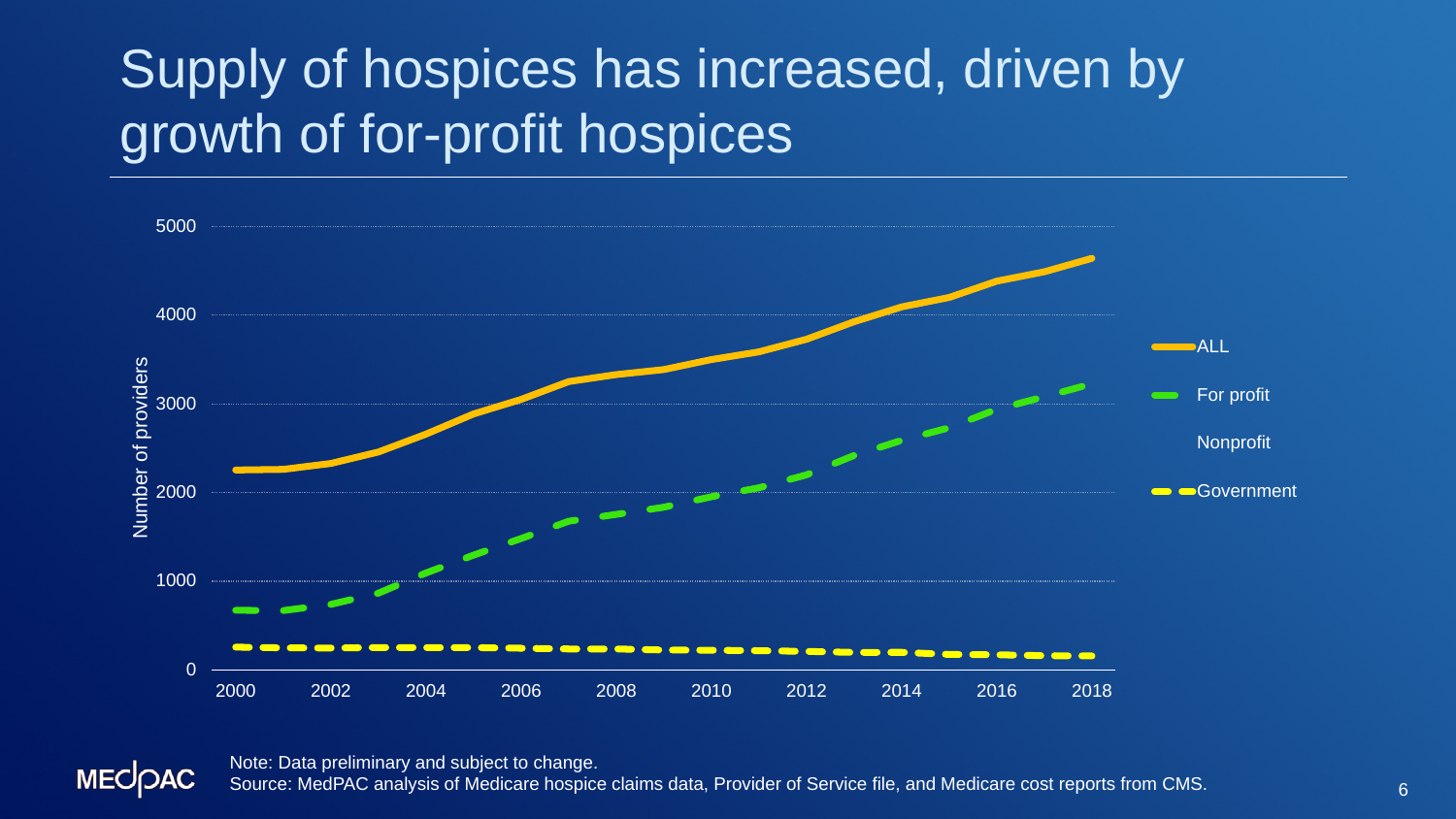#### Hospice use continues to grow

- **Share of decedents using hospice before death continues to** increase
	- In 2018, 50.7% of decedents used hospice, up from 50.0% in 2017 and 22.9% in 2000
- Average length of stay (ALOS) among decedents increased to 89.6 days in 2018, from 88.1 days in 2017
	- Many beneficiaries have short stays (median of 18 days) while some have very long stays (90<sup>th</sup> percentile of 253 days)
- Marginal profit -- 16 percent in 2017 -- is a positive indicator of access

Note: Data are preliminary and subject to change. Length of stay data are for Medicare decedents and reflect the total number of days the decedent hospice user was enrolled in the Medicare hospice benefit during his/her lifetime.



Source: MedPAC analysis of Medicare hospice claims data, Medicare Beneficiary Database accessed October 2019, Denominator File data, Provider of Service file, and Medicare cost reports from CMS.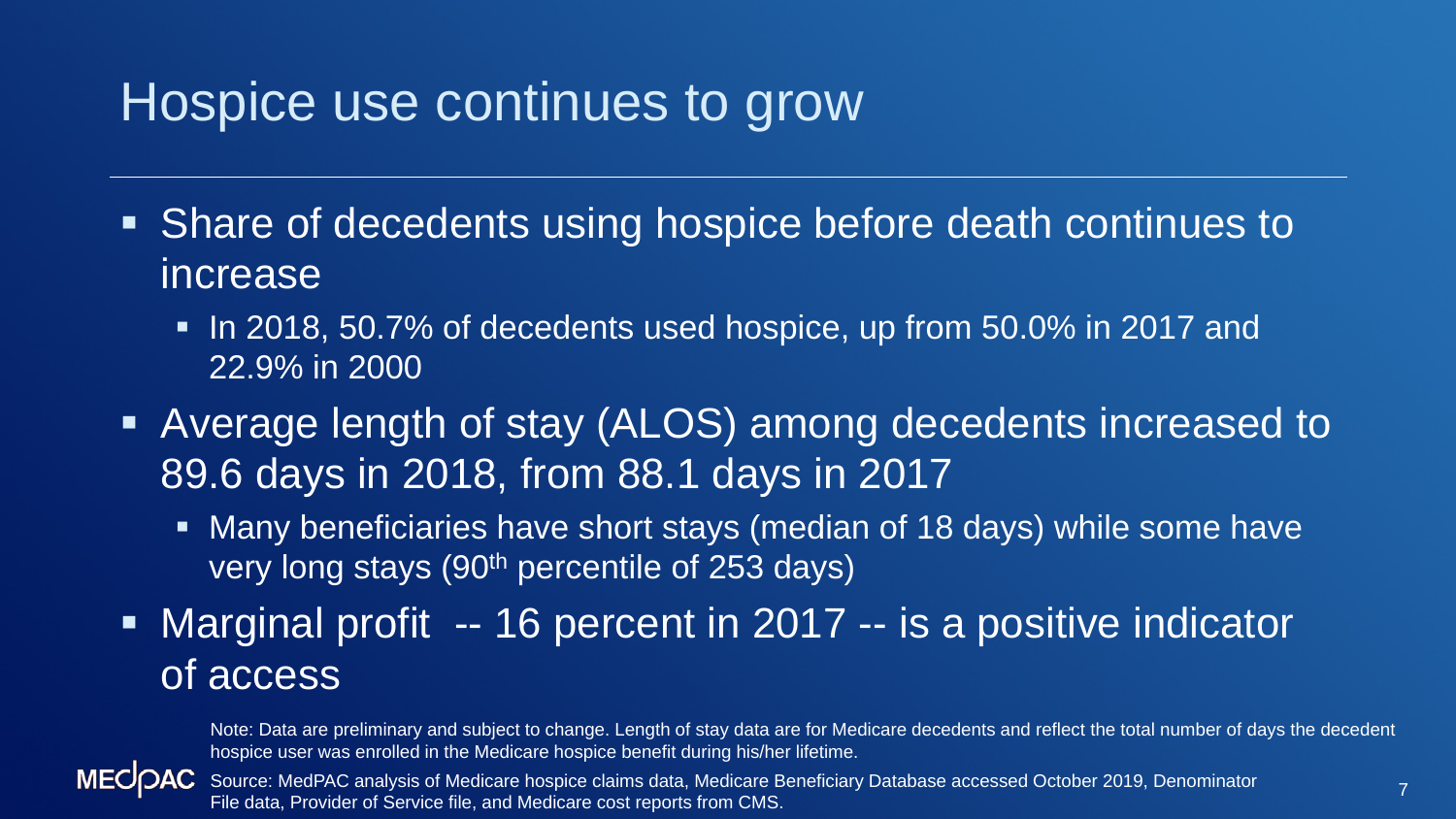#### Hospice average length of stay among decedents varies by beneficiary and provider characteristics, 2018



Note: Data are preliminary and subject to change. Length of stay data are for Medicare decedents who used hospice in the last calendar year of life and reflect the total number of days the decedent hospice user was enrolled in the Medicare hospice benefit during his/her lifetime. Diagnosis reflects the primary diagnosis on the beneficiary's last hospice claim.



Source: MedPAC analysis of Medicare hospice claims data, Medicare Beneficiary Database accessed October 2019, Denominator File data, Provider of Service file, and Medicare cost reports from CMS.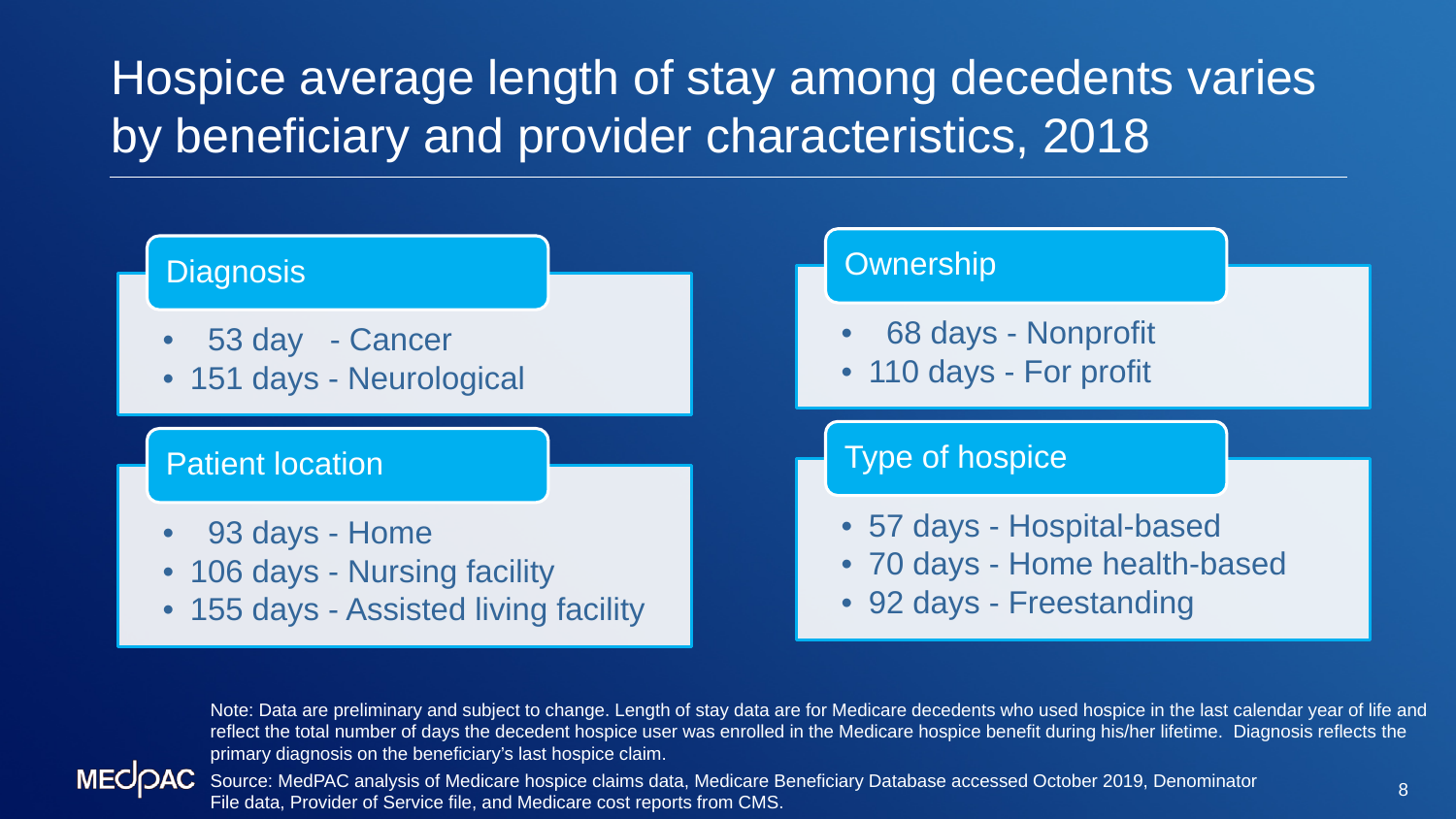## Hospice quality data are limited

- **Hospices scored very high on 7 measures related to processes of** care at admission
	- Slight improvement on these measures, but most are topped out
- New measure of whether patients received certain visits in last 3 days life
- **Hospice CAHPS scores were stable** 
	- Highest scores: treating patients with respect (91%) and providing emotional support (90%)
	- **Lowest scores: pain and symptoms help (75%), caregiver training** (75%), timely help (78%)

Note: Data are preliminary and subject to change.

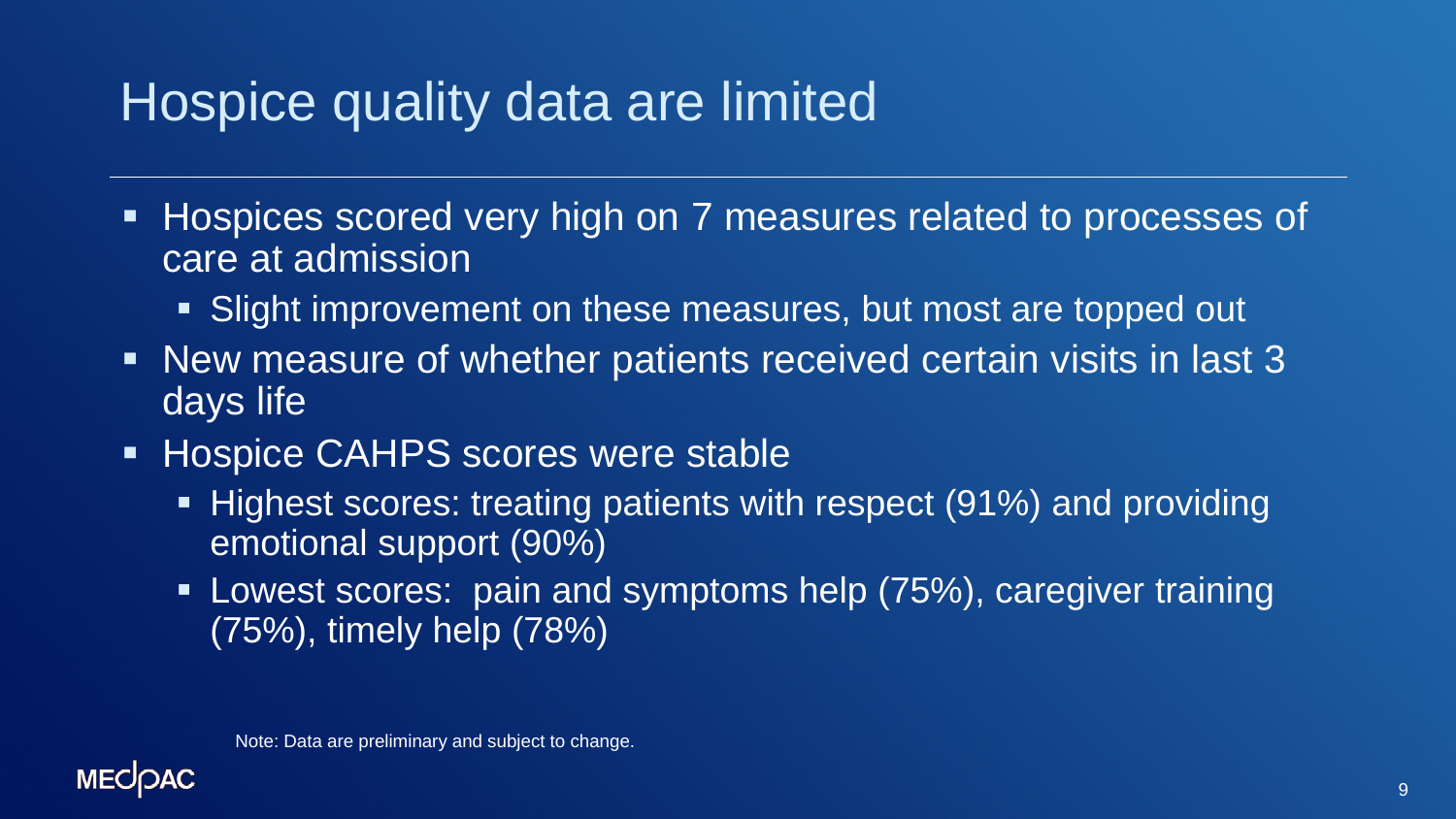#### Access to capital appears strong

- **Hospice is less capital-intensive than some other provider types**
- **For-profit providers** 
	- **Continued growth in the number of for-profits (4% increase in 2018)**
	- Financial reports suggest the sector is viewed favorably by private equity investors and healthcare companies seeking mergers and acquisitions
- **Nonprofit providers** 
	- **EXECT:** Less information on access to capital for nonprofit freestanding providers, which may be limited
	- **Provider-based hospices have access to capital through their parent** institutions

Note: Data are preliminary and subject to change.

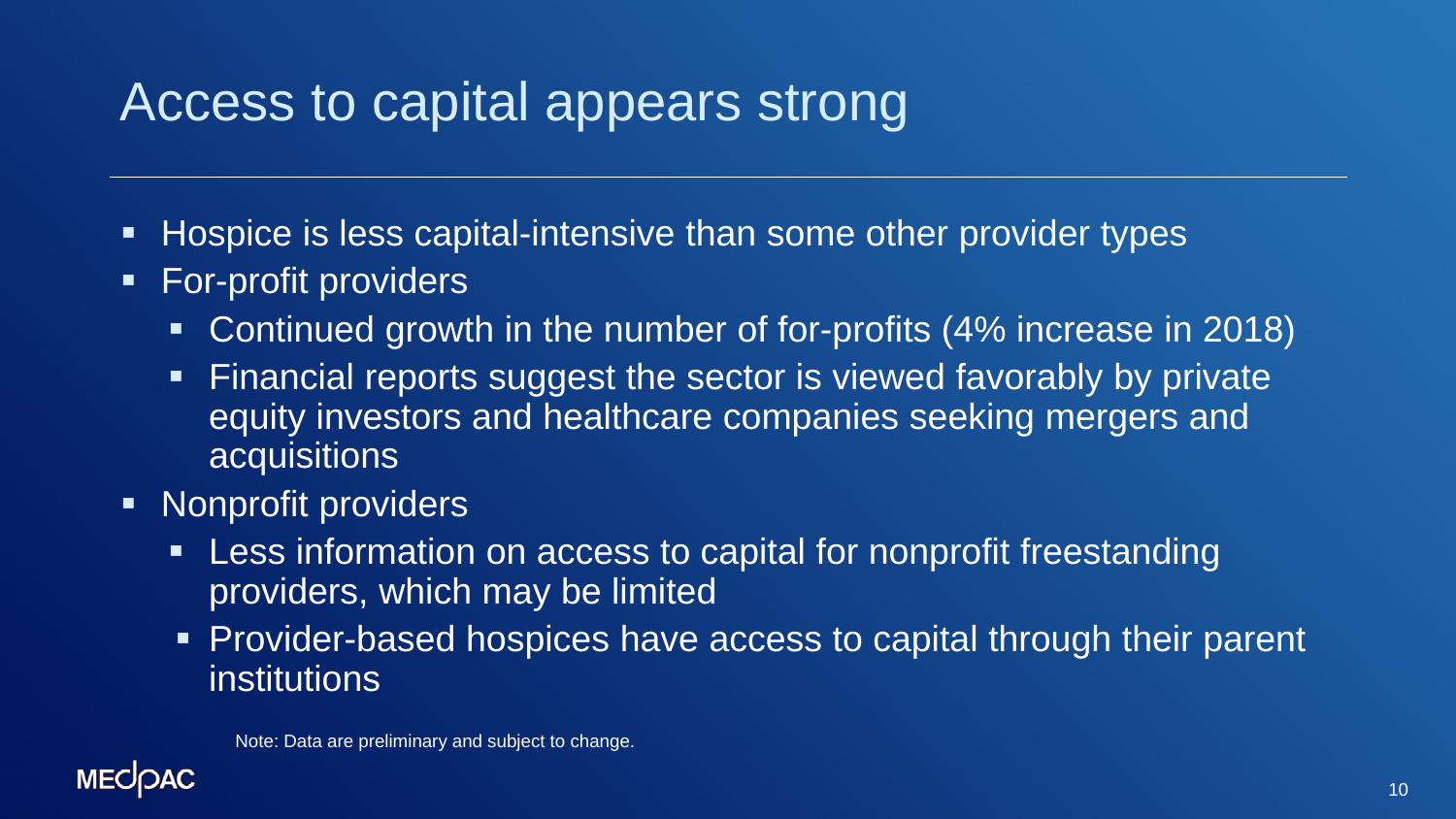# Medicare margins vary by type of provider

|                                                                 | <b>Percent of hospices 2017</b> | <b>Medicare margin 2017</b> |
|-----------------------------------------------------------------|---------------------------------|-----------------------------|
| All                                                             | 100%                            | 12.6%                       |
| Freestanding                                                    | 78                              | 15.3                        |
| Home-health-based                                               | 11                              | 8.0                         |
| Hospital-based                                                  | 10                              | $-13.8$                     |
| For profit                                                      | 69                              | 20.2                        |
| Nonprofit                                                       | 27                              | 2.5                         |
| Urban                                                           | 80                              | 12.9                        |
| <b>Rural</b>                                                    | 20                              | 8.8                         |
| <b>Below cap</b><br>Above cap (after return of<br>overpayments) | 86<br>14                        | 12.5<br>21.2(13.0)          |



Note: Data are preliminary and subject to change. Margins exclude cap overpayments (except where noted) and non-reimbursable costs. Percentages may not sum to 100 due to category not shown (e.g., SNF-based hospices and government hospices).

Source: MedPAC analysis of Medicare hospice claims, cost reports, and Provider of Service file from CMS.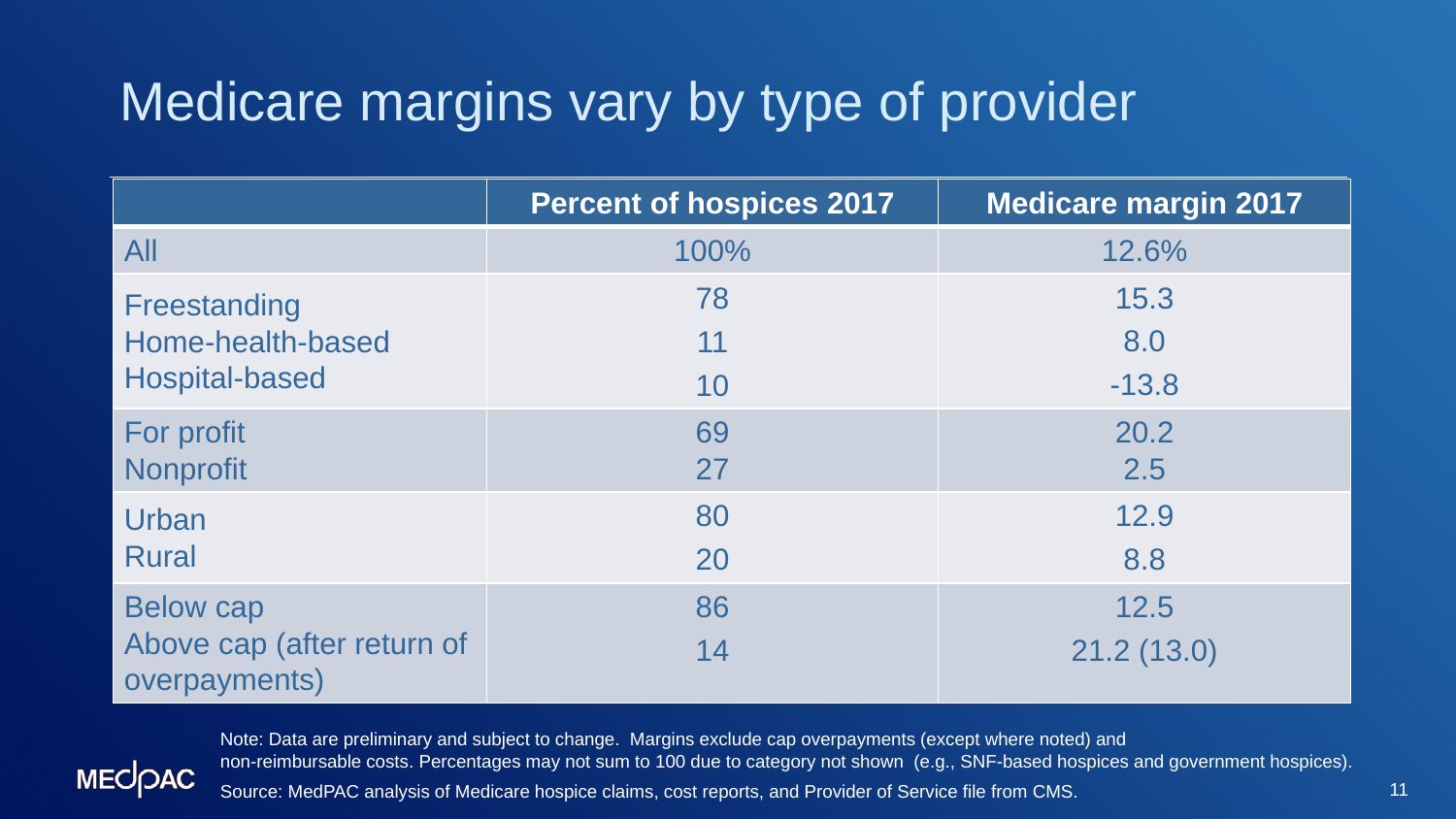#### Hospice margins increase with length of stay



for the highest length of stay quintile dips because some hospices in this category exceed the cap and the repayment of overpayments lowers their margin. Absent the cap, the margin for this group would be about 21 percent.

**MECOAC** 

Source: MedPAC analysis of Medicare hospice claims and cost reports.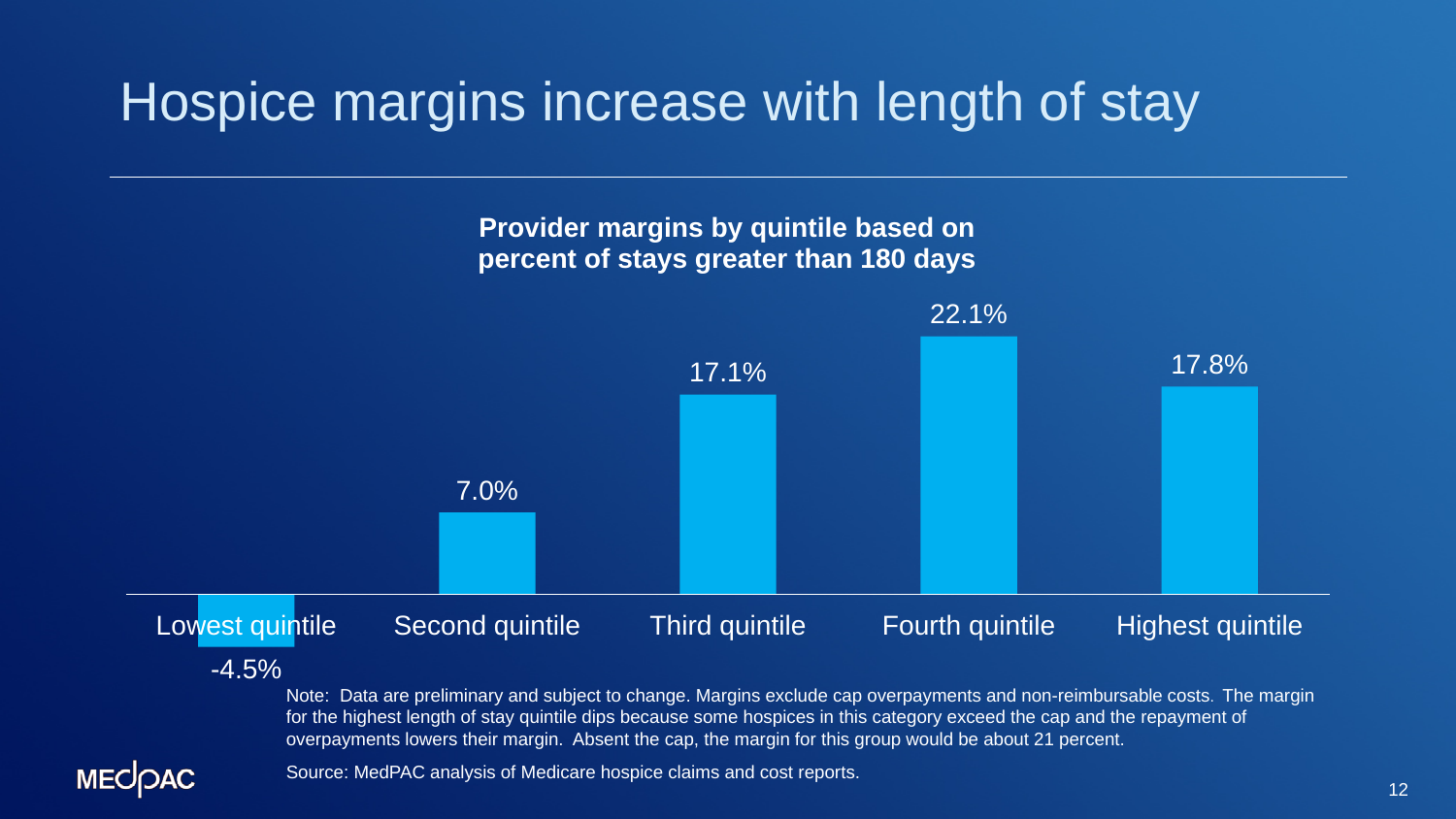# Summary: Hospice payment adequacy indicators generally positive

| Beneficiaries'<br>access to care                                                                                                                                    | <b>Quality of care</b>                                                                                                                        | Hospices' access<br>to capital                                                                                                                                                                      | <b>Medicare payments</b><br>and hospices' costs |
|---------------------------------------------------------------------------------------------------------------------------------------------------------------------|-----------------------------------------------------------------------------------------------------------------------------------------------|-----------------------------------------------------------------------------------------------------------------------------------------------------------------------------------------------------|-------------------------------------------------|
| Growth in<br>$\bullet$<br>provider supply<br>$\bullet$ .<br>Growth in<br>volume (use<br>rates, ALOS)<br><b>Positive</b><br>$\bullet$ .<br>marginal profits<br>(16%) | 7 process<br>$\bullet$<br>measures<br>topped out<br>• New measure<br>of care at end-<br>of-life<br><b>CAHPS survey</b><br>$\bullet$<br>stable | <b>Continued entry</b><br>$\bullet$<br>of for-profits<br>Sector viewed<br>$\bullet$<br>favorably by<br><i>investors</i><br><b>Provider-based</b><br>$\bullet$<br>have access via<br>parent provider | 2017 Medicare<br>$\bullet$<br>margin: 12.6%     |
| <b>Positive</b>                                                                                                                                                     | Positive; limited<br>information                                                                                                              | <b>Positive</b>                                                                                                                                                                                     | Positive                                        |

**MECOAC** Note: ALOS (average length of stay). CAHPS (Consumer Assessment of Healthcare Providers and Systems). Data are preliminary and subject <sub>13</sub> to change.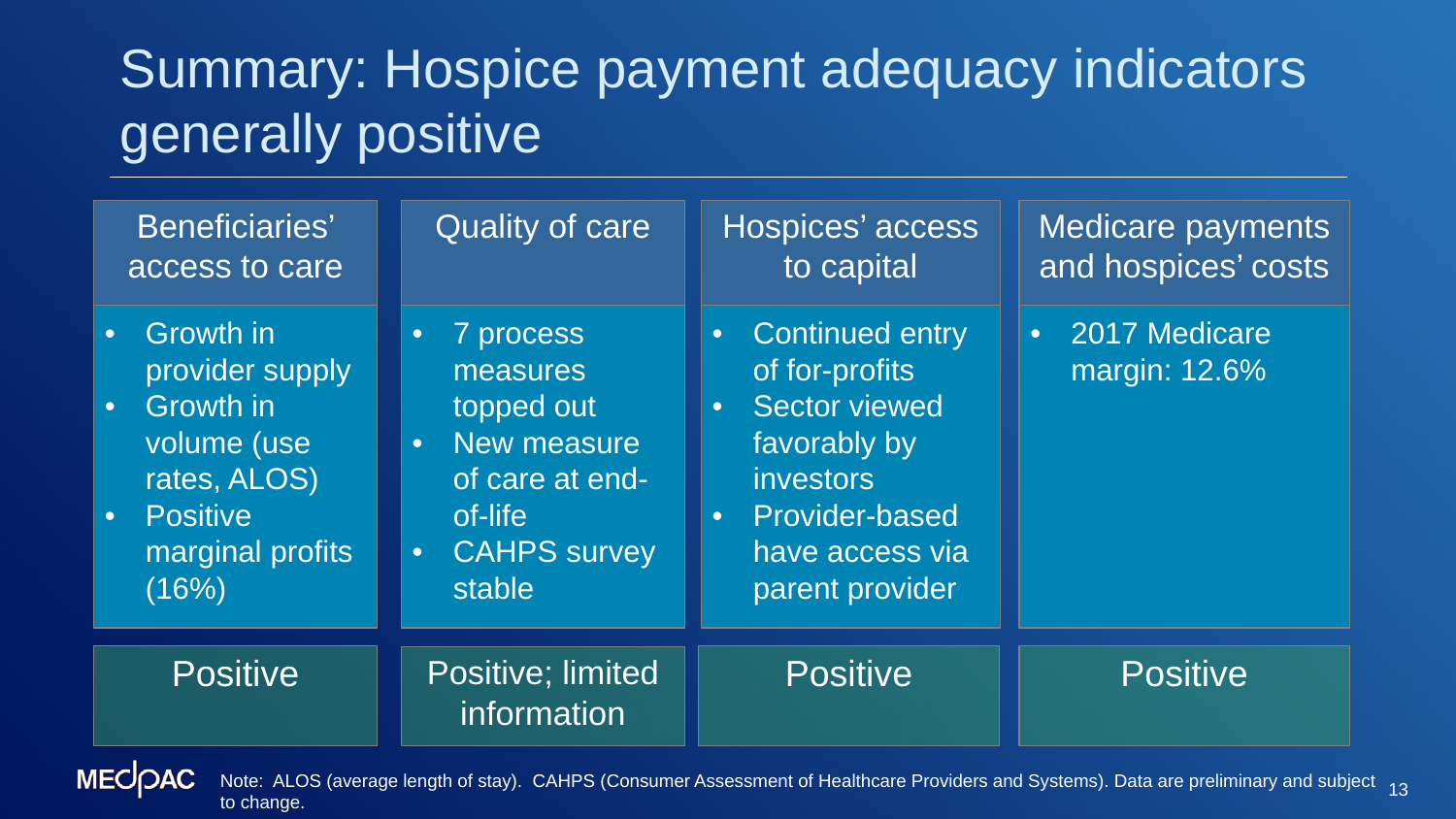## Hospice aggregate cap

- When the hospice benefit was first established, Congress included an aggregate cap to ensure savings
- Cap limits aggregate payments a hospice provider can receive annually

| $\mathop{\rm If}\nolimits$ | provider's     | number of | cap    |
|----------------------------|----------------|-----------|--------|
|                            | total payments | patients  | amount |

Then: provider must repay excess to Medicare

FY 2020 cap: \$29,965, not wage adjusted

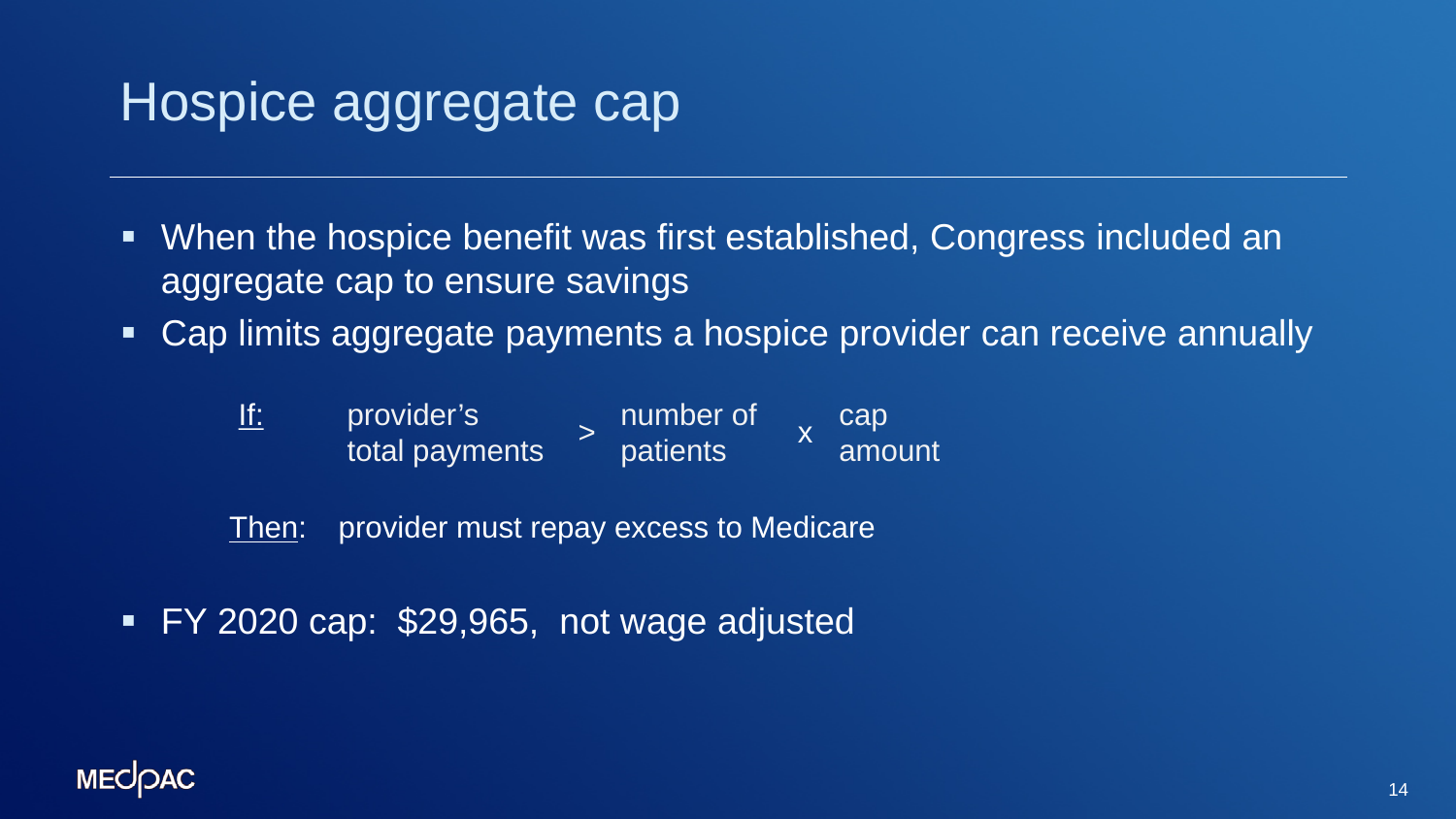#### Experience with the hospice cap

- Cap functions as a mechanism to reduce payments to hospices with long stays and high margins
	- 14% of hospices exceeded the cap in 2017
	- Margin of above-cap hospices: 21.2% before and 13.0% after return of cap overpayments
	- ALOS of above-cap hospices: 276 days
	- **Other characteristics: Disproportionately for-profit, freestanding,** urban, small, and new. Long stays and high live-discharge rates.
- More hospices exceed the cap in high wage-index areas than low wageindex areas because the cap is not wage adjusted

Note: ALOS (average length of stay). Data are preliminary and subject to change. Average length of stay reflects lifetime length of stay as of the end of calendar year 2017 for all patients treated in cap year 2017.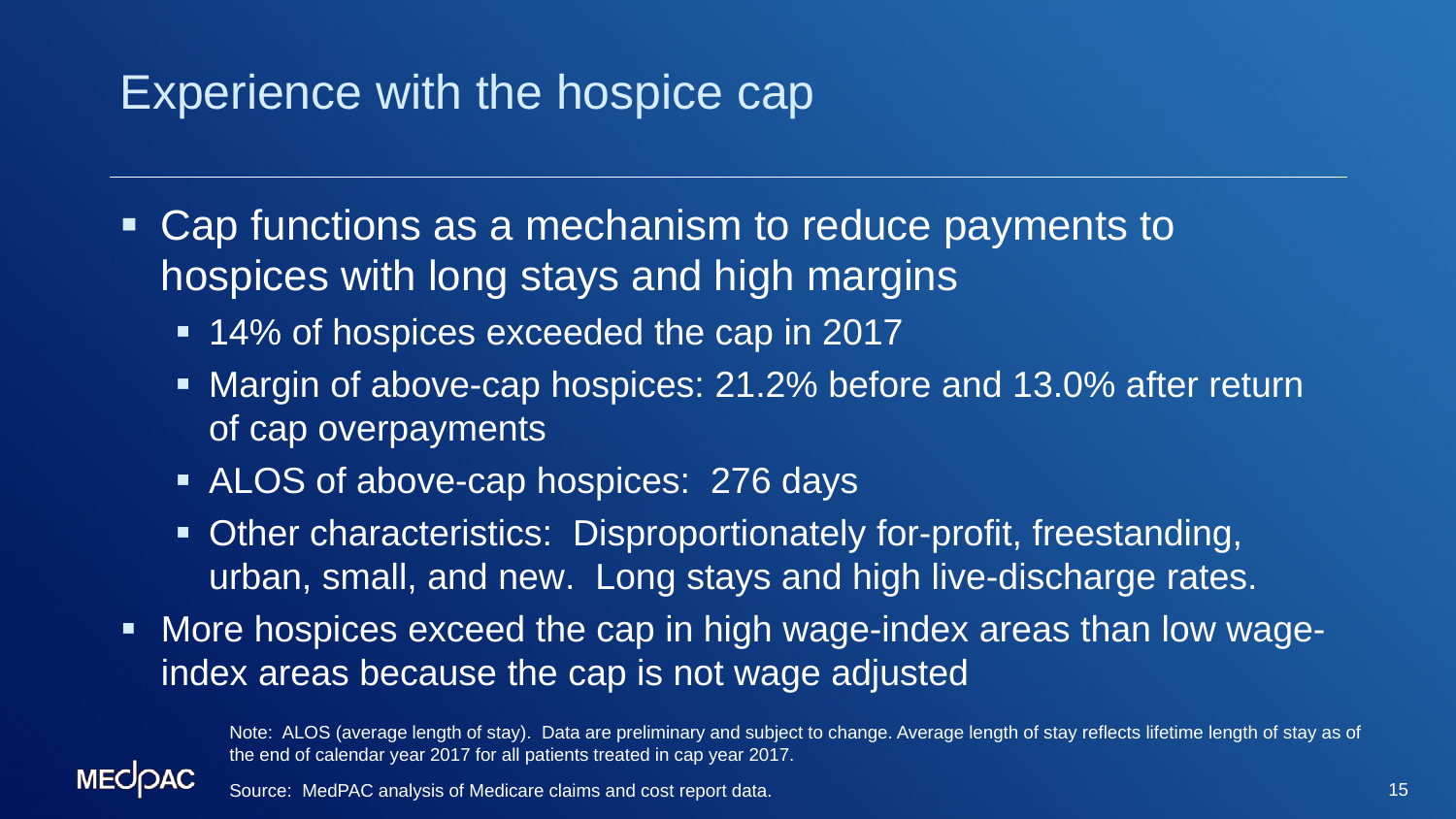Policy option: Wage adjust and reduce the hospice aggregate cap by 20 percent

Policy objective:

- **F** improve equity of the cap across providers
- **Example 12 register savings for taxpayers and Part A trust fund**
- $\blacksquare$  **improve payment accuracy and focus payment** reductions on providers with disproportionately long stays and high margins

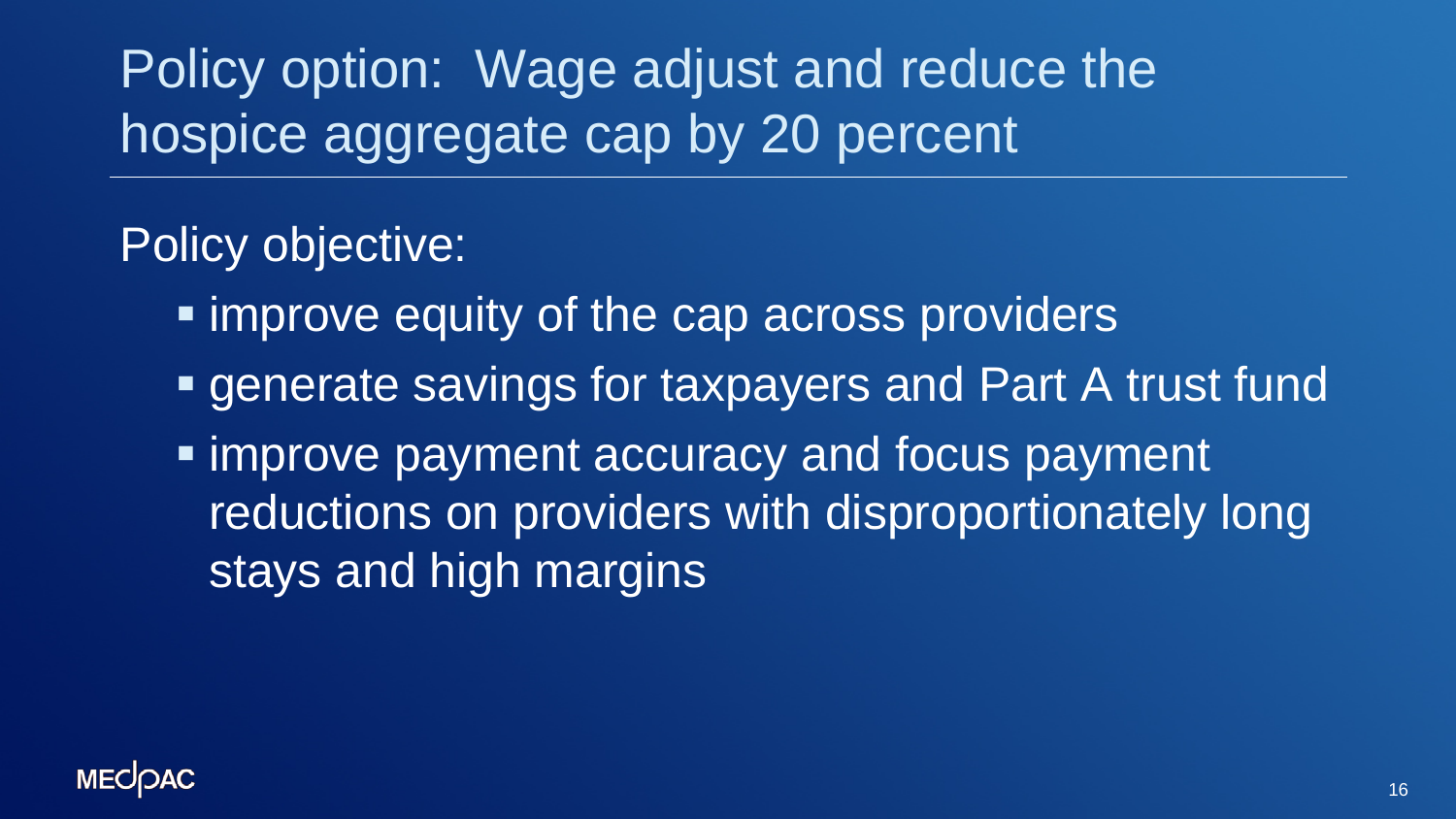# Under policy option, share of hospices exceeding the cap would increase



Provider payments as share of modified cap

- Simulation with 2017 data, assuming no utilization changes
- Share of hospices exceeding the cap would increase
	- New above-cap hospices are mostly for-profit (95%) and freestanding (95%), with long stays (ALOS of 254 days) and an aggregate margin of 22% in 2017
- Many hospices remain substantially under the cap
	- Includes mix of provider types with an ALOS of 128 days

Note: ALOS (average length of stay). Data are preliminary and subject to change. Simulation using 2017 data assuming no utilization changes. Average length of stay reflects lifetime length of stay as of the end of calendar year 2017 for all patients treated in cap year 2017. MedPAC analysis of Medicare claims data and the Medicare Beneficiary Database obtained from CMS in October 2019.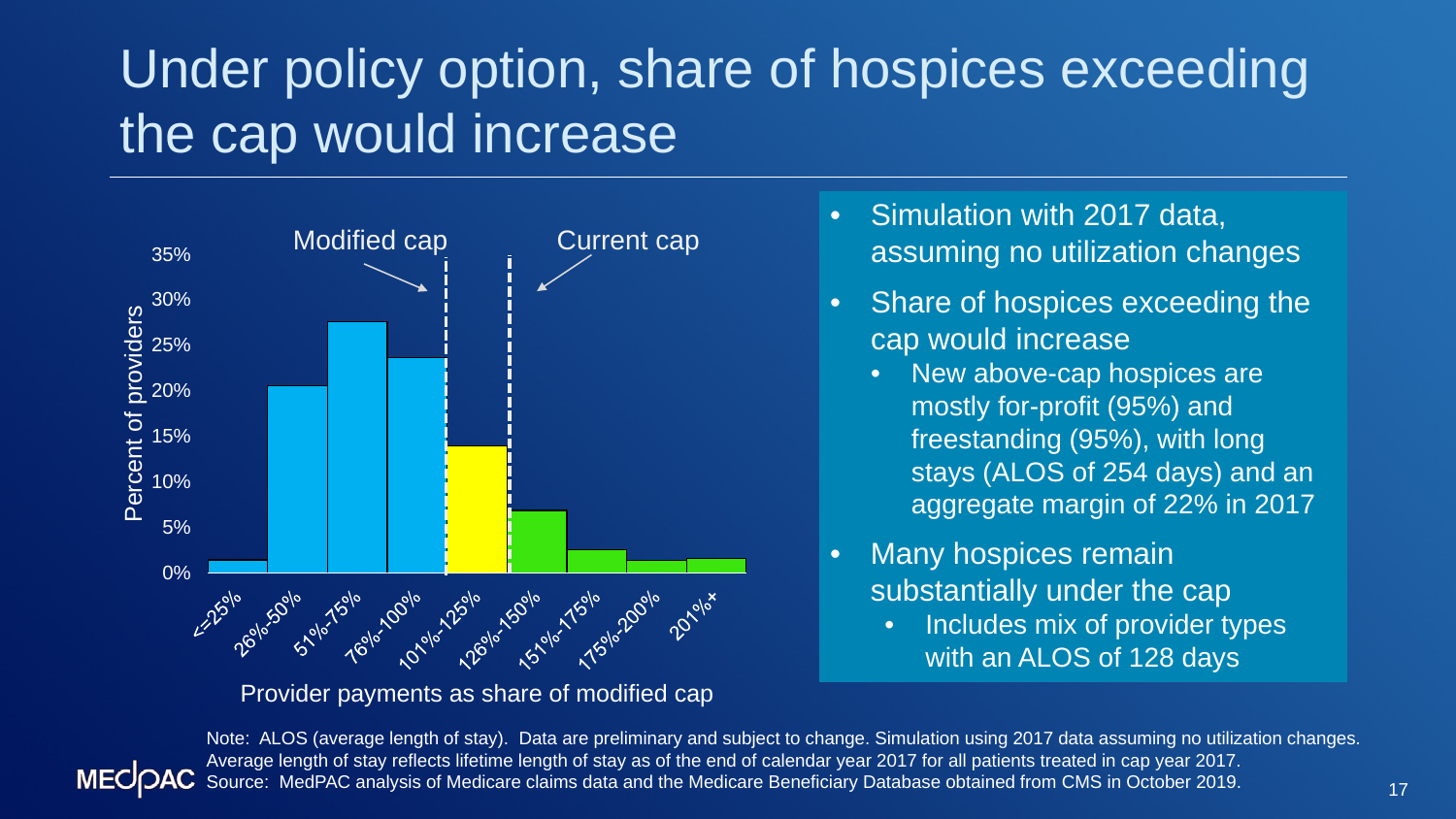# Policies to modify the cap would focus payment reductions on providers with the longest stays

| <b>Provider quintiles</b><br>by share of stays ><br>180 days | Simulated percent change in<br>payments from cap policy option |  |
|--------------------------------------------------------------|----------------------------------------------------------------|--|
| All                                                          | $-2.8%$                                                        |  |
| Lowest quintile                                              | 0.0                                                            |  |
| <b>Second quintile</b>                                       | 0.0                                                            |  |
| <b>Third quintile</b>                                        | $-0.1$                                                         |  |
| <b>Fourth quintile</b>                                       | $-4.0$                                                         |  |
| <b>Highest quintile</b>                                      | $-13.6$                                                        |  |

Payment reductions focused on providers with longest stays

![](_page_17_Picture_3.jpeg)

Note: Data are preliminary and subject to change. Source: MedPAC analysis of Medicare claims and cost report data and Medicare beneficiary data base from CMS.